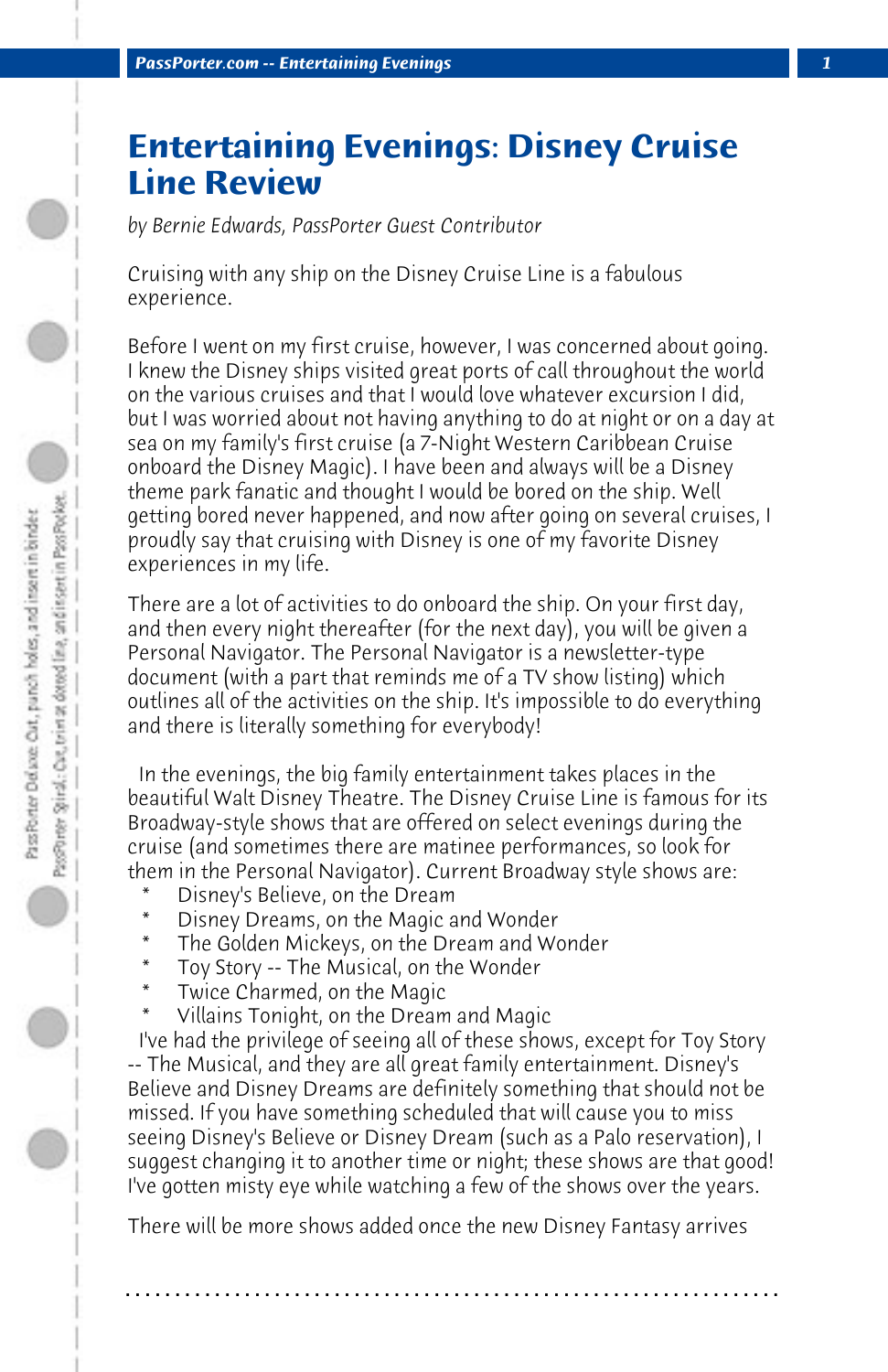(her Maiden Voyage is scheduled for March 31, 2012): "Disney's Wishes," and "Aladdin -- A Musical Spectacular." I wonder how similar the Aladdin show on the Fantasy will be to the spectacular and long-running Aladdin show at Disney California Adventure; seeing Aladdin is a "must do" on all of my trips to the Disneyland Resort and I suspect it will be a "must do" on the Fantasy as well.

 My youngest son's favorite evening activity is participating in "Mickey Mania," a game show-type Disney knowledge quiz that everyone can participate in. On the Magic, it generally takes place in Studio Sea, but only on select evenings. Four teams, consisting of one adult and one child each, are chosen by the host to go up on stage and stand behind a podium. Questions are then asked by the host and the first team that gets the answer right gets points; it's a little bit like playing the game "Disney Scene It" or the Nintendo Wii video game "Disney Think Fast." One of the popular segments during the game is watching a silhouette of a Disney character out of focus or just "jumbled," slowly come into focus; each team wants to be the first to identify the character correctly. We attended Mickey Mania three times on our last cruise, but never got selected, though one lucky family got selected to play twice. That said, there is a lot of audience participation in the game, so you don't have to be one of the chosen teams to have fun!

 An activity similar to Mickey Mania,, but geared more towards adults, is "Who Wants to Be a Mouseketeer." Instead of just winning a medal, like on "Mickey Mania," contestants can win things like hats, pins, glass paperweights for the office, plush Disney characters, etc on Who Wants to Be a Mousketeer. This game is more like the TV show "Who Wants to Be a Millionaire," with lifelines and everything.

 Children may also choose to participate in various organized programs at night. There's the Oceaneer's Club and the Oceaneer's Lab for younger children, and Edge and Vibe for older children. Families can also watch movies via the movie channels in the staterooms or by going to the Buena Vista Theatre to see recently released Disney films. However, one of my favorite family activities is swimming in the pools at night. If you are cruising on the Dream, be sure to try the AquaDuck at night. It's a completely different experience at night than during the day!

 There are places for both families and adults-only to dance or listen to live music at nightclubs and lounges throughout the Disney ships. My family and I often strolled on Deck 3 of the Magic, and I always loved stopping and listening to the live music in the Promenade Lounge; there was live music or some other activity in the lounge every evening. There are bars located deep in the heart of the ship in the adults-only area (it's

**. . . . . . . . . . . . . . . . . . . . . . . . . . . . . . . . . . . . . . . . . . . . . . . . . . . . . . . . . . . . . . . . . .**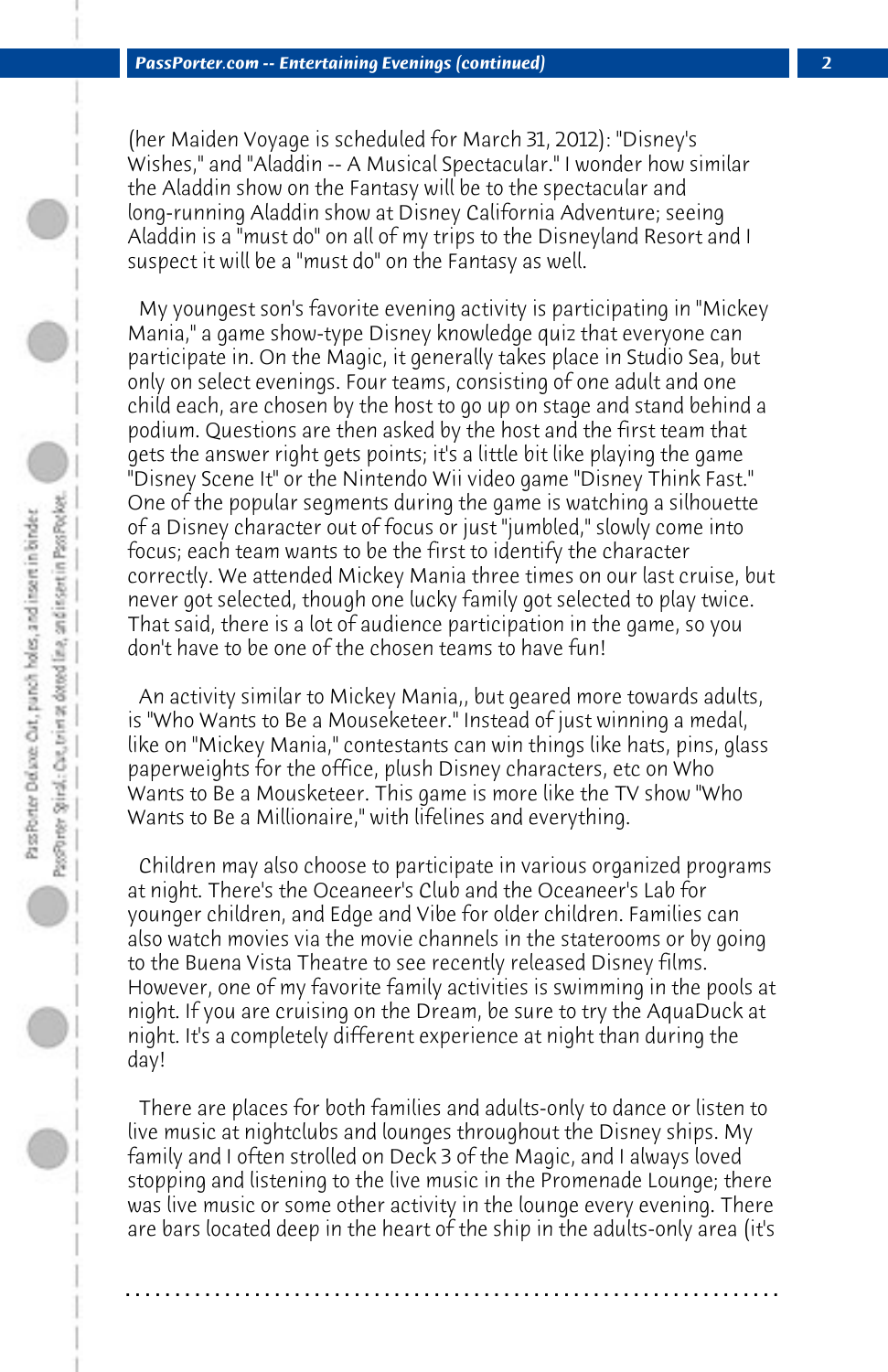*PassPorter.com -- Entertaining Evenings (continued) 3*

adults-only at night) and on the top deck of all of the ships. All of the ships have such places, but the Dream (and the Fantasy when she joins the fleet) has more, and in my opinion, better-themed offerings, than the Magic and the Wonder. My favorite bar on the Dream is Skyline, an adults-only cocktail lounge with sweeping views of some of the world's most famous cities; the skyline magically transforms from time to time. Another great bar on the Dream is Meridian, an adults-only bar located between Palo and Remy; I don't think many guests know about it, so it's typically less crowded than the other bars on the ship.

 One of the more popular nights on most cruises is Pirates IN the Caribbean Night. You start off with a special dinner and "parade" at your regular rotational dining room and eventually make your way upstairs to a deck party and fireworks. A lot of guests, especially children, will dress up in pirate attire. Don't worry if there's no room in your suitcase to pack anything more. You can pick up pirate gear onboard and Disney even gives each guest a special souvenir bandana at dinner.

 No doubt about it -- there are a lot of activities to enjoy in the evening on a Disney cruise. I didn't even get a chance to touch on a lot of other things to do, such as visiting the onboard spa, going to one of the [cabaret-style shows, playing bingo, going to special character me](http://www.passporter.com/articles/disney-cruise-line-evening-entertainment.php)et and greets, and working out. Another favorite activity of many guests is just ordering room service and sitting out on your private verandah overlooking the ocean! I can't believe I ever thought I might be bored on a Disney cruise! There are simply too many fun things to do and not enough time! Bon Voyage!

*About The Author: Bernie Edwards lives in Maryland with his wife and two children. He is an engineer for the National Aeronautics and Space Administration and a member of the Walt Disney World Moms Panel. He enjoys visiting both Walt Disney World and Disneyland, and sailing on the Disney Cruise Line.*

*Article last updated: 01-12-2012*

*View the latest version online at: http://www.passporter.com/articles/disney-cruise-line-evening-entertainment.html*

*Copyright by Bernie Edwards. All rights reserved under International and Pan-American Copyright Conventions. No part of this publication may be stored in a retrieval system or transmitted in any form by any means electronic, mechanical, photocopying, recording, scanning, or otherwise, except as permitted under sections 107 or 108 of the 1976 United States Copyright Act. Resale of this guide is strictly prohibited without the copyright holder's*

**. . . . . . . . . . . . . . . . . . . . . . . . . . . . . . . . . . . . . . . . . . . . . . . . . . . . . . . . . . . . . . . . . .**